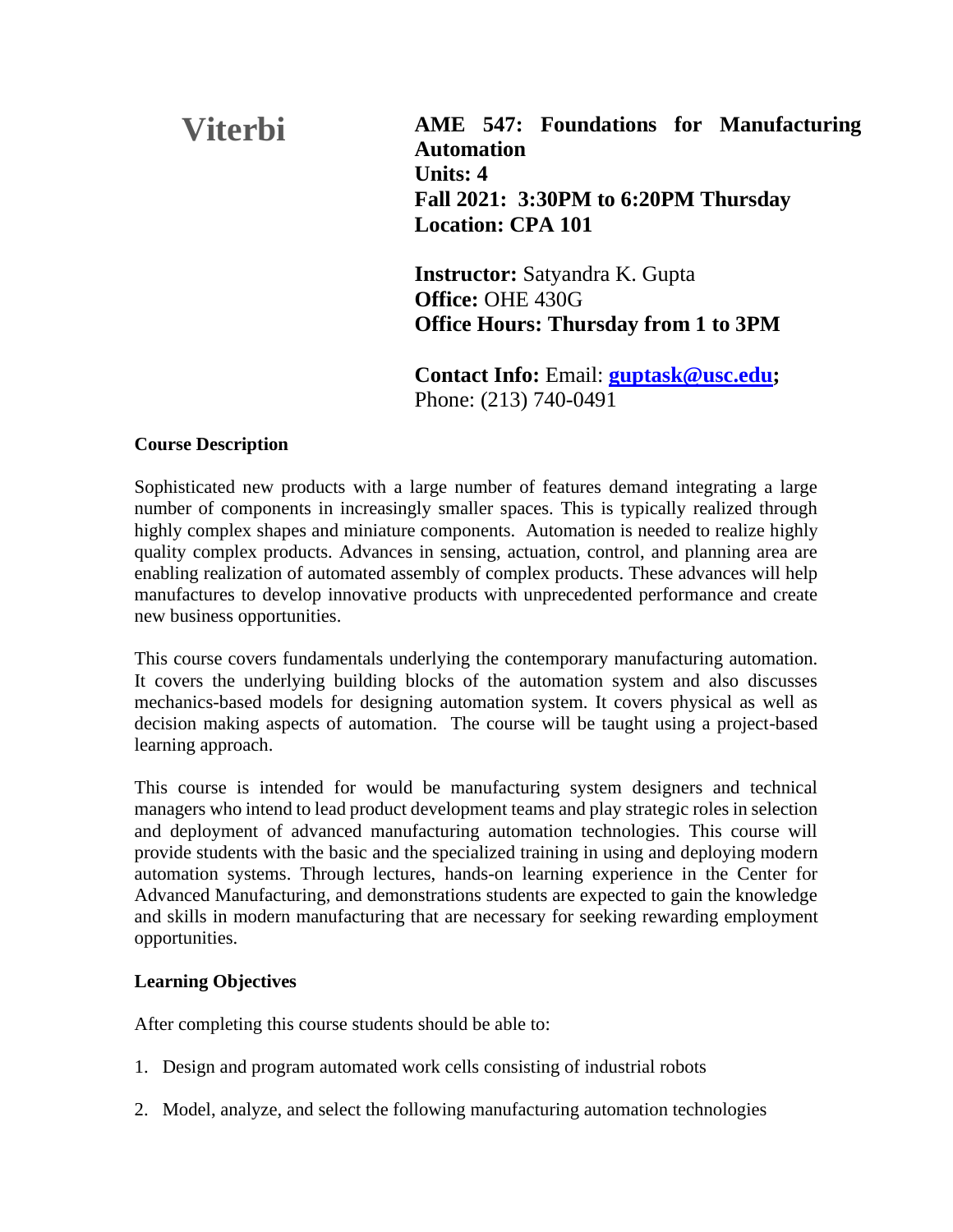- Industrial Robots
- Automated Material Handling Systems
- Automated Part Feeding Systems
- Coordinate Measurement Machines

**Prerequisite(s):** Undergraduate Courses in Mechanics, Control, and Product Design **Co-Requisite (s):** NONE **Concurrent Enrollment:** NONE **Recommended Preparation**: NONE

**Course Grading:** Regular Letter Based Grading

# **Technological Proficiency and Hardware/Software Required**

The course will be taught in a traditional classroom. Students will have access to the required hardware/software in the Center for Advanced Manufacturing

# **Textbook**

• M.W. Spong, S. Hutchinson, and M. Vidyasagar, *Robot Modeling and Control*, Wiley, 2005

# **Suggested Readings**

- Richard M. Murray, Zexiang Li, and S. Shankar Sastry, *A Mathematical Introduction to Robotic Manipulation,* CRC Press, 1994
- Matthew T. Mason, *Mechanics of Robotic Manipulation*, MIT Press, 2001.

# **Supplementary Materials**

- M.P. Groover. *Automation, Production Systems, and Computer Integrated Manufacturing*, Pearson, 2014.
- Geoffrey Boothroyd, *Assembly Automation and Product Design*, CRC Press, 2005
- Daniel E. Whitney, *Mechanical Assemblies: Their Design, Manufacture, and Role in Product Development*, Oxford University Press, 2004

#### **Description and Assessment of Assignments**

- Class Attendance (5%)
- 6 Home Works  $(25%)$
- Course Project (35%)
- Final Exam (35%)

#### **Assignment Submission Policy**

Assignment will be submitted on Blackboard